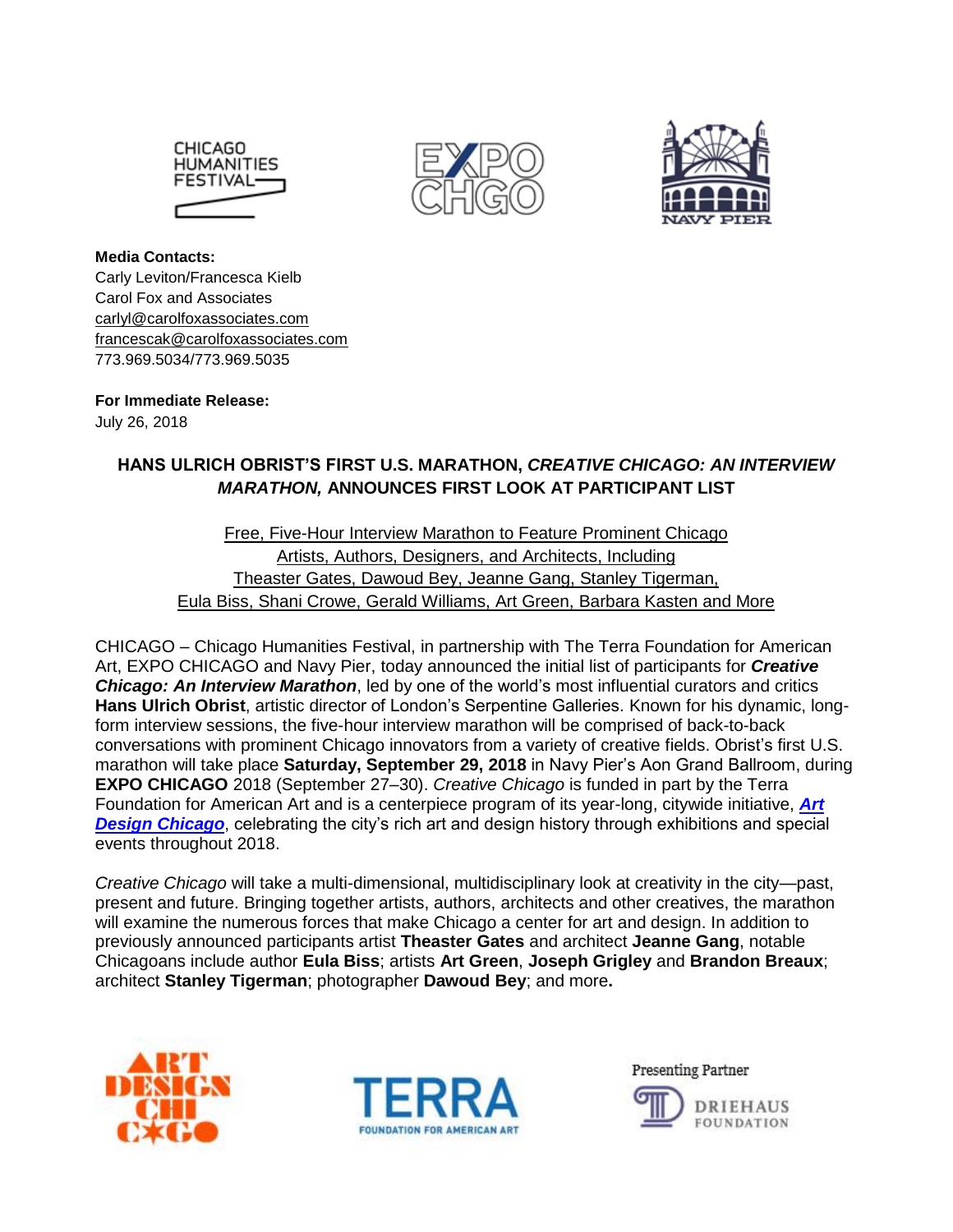"*Creative Chicago* will feature many of the dynamic individuals who make our city a powerhouse for creative ventures," says Chicago Humanities Festival Marilynn Thoma Artistic Director **Alison Cuddy**. "Foundational artists such as **Art Green** of the Hairy Who and **Gerald Williams** of AfriCOBRA, contemporary photographer **Dawoud Bey** and Obama Presidential Center Museum Director **Louise Bernard**, as well as members of our city's creative vanguard, including performance artist **Shani Crowe**, filmmaker **Cauleen Smith** and artist **Amanda Williams**, will engage in rich revelatory conversations that will lay bare our city's deep creative center. By bringing together people who might not otherwise engage in conversation, we hope the marathon will be a creative act in itself, sparking future collaborations and new creative ventures."

The celebrated oral historian and iconic Chicagoan, author **Studs Terkel**, was a major influence and inspiration for Obrist's creative practice—making Chicago a fitting destination for the curator's first U.S. marathon. The two met in the 1990s during one of Obrist's visits to Chicago. Terkel's style of interviewing—intense, intimate and wide-ranging—and his subject choices (both major artistic figures and everyday citizens), inspired Obrist's marathon-style approach to interviewing, and is a central aspect of his current artistic and curatorial practice.

Archives will also play a vital role in *Creative Chicago* including Terkel's radio interviews, material from musician Sun Ra and Hans Ulrich Obrist's own Chicago-based archive. These historic materials continue to provide insight and inspiration for practicing artists, calling attention to the legacy of these influential leaders in Chicago's contemporary creative landscape.

Obrist hopes that by interviewing the city's leading visionaries, the metropolis at the edge of Lake Michigan will reveal itself to be a collaborative "archipelago" of arts and culture. "Rather than having a predetermined image or idea," of what Chicago is and represents in 2018 Obrist says, "that's the journey."

"The *Creative Chicago* marathon is certain to bring greater awareness of Chicago's role as an important art and design center, past and present," said President and CEO of the Terra Foundation for American Art **Elizabeth Glassman**. "The diversity of participant perspectives adds to a deeper understanding of the many ways our creative communities continue to shape culture locally and well beyond Chicago. A centerpiece program of Art Design Chicago, the marathon will contribute to the rich array of stories explored through the initiative this year."

#### *Creative Chicago: An Interview Marathon* **participants (in formation):**

- **Amanda Williams**, *Artist*
- **Art Green**, *Artist*
- **Barbara Kasten**, *Artist*
- **Brandon Breaux**, *Artist*
- **Buritt Bulloch**, *Owner, Old Fashioned Donuts*
- **Cauleen Smith**, *Artist*
- **Dawoud Bey**, *Photographer*
- **Eddie Bocanegra**, *Organizer/Activist*
- **Eula Biss**, *Writer*
- **Fatimah Asghar**, *Poet*
- **Gerald Williams**, *Artist*
- **Jeanne Gang**, *Architect*
- **Joseph Grigely**, *Artist/Art Historian*
- **Louise Bernard**, *Museum Director, Obama Presidential Center Museum*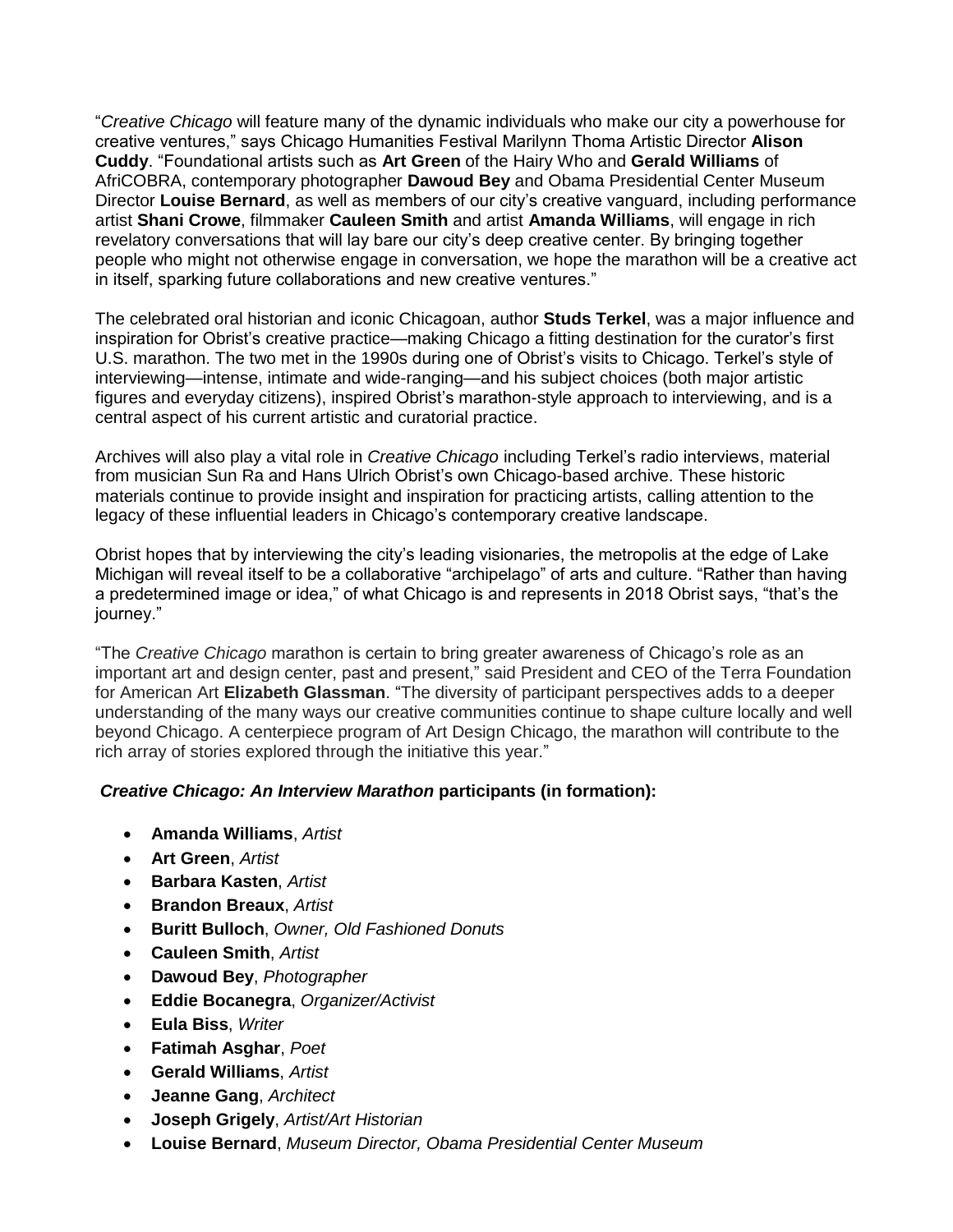- **Shani Crowe**, *Artist/Performer*
- **Stanley Tigerman**, *Architect*
- **Theaster Gates**, *Artist*
- **Alison Cuddy**, *Marilynn Thoma Artistic Director, Chicago Humanities Festival*

*\* For a complete list of participants with biographical information, please click [here](https://carolfox.box.com/s/wwymfjlzp2hgtlazcehgunwypv6w8gn7).* 

*Creative Chicago* will be *free* and open to the public. This event is only one in a robust series of Chicago Humanities Festival programs connected to the broader *Art Design Chicago* initiative celebrating the unique and vital role Chicago plays as America's crossroads of art and design, creativity and commerce through more than 30 exhibitions, plus hundreds of tours, talks and special events taking place through 2018. *Creative Chicago* will also launch the Chicago Humanities Festival's **Fallfest 2018: Graphic!** focusing on the increasingly visual nature of the world, which is transforming the way people work, play, communicate and think. Fallfest 2018: Graphic! will launch September 29th and run from October 27 to November 11.

Held during EXPO CHICAGO, the marathon continues the legacy of Hans Ulrich Obrist's participation with the exposition as part of the **[/Dialogues](https://www.expochicago.com/programs/dialogues)** program, presented in partnership with the School of the Art Institute of Chicago.

"We are thrilled to be a partner of the Chicago Humanities Festival, alongside the Terra Foundation for American Art, to present Hans Ulrich Obrist's first Marathon in the U.S.," said EXPO CHICAGO Director of Programming **Stephanie Cristello**. "Our past collaborations with Obrist to present panels and conversations with some of the city's leading artists have illustrated his deep commitment to elevating figures living and working in the city within an international context. This Marathon will expand on this rigorous approach to Chicago's legacy as a center for contemporary art, and delve into parallel cultural fields, which it so deserves."

#### **About Hans-Ulrich Obrist**

Hans-Ulrich Obrist was born in Zurich, Switzerland, and began working throughout his home country curating contemporary art exhibitions such as "Manifesta 1," founding the "Museum Robert Waiser" and being named an Honorary Fellow of the Royal Institute of British Architects. Ignited by his fascination with an artist interview as art itself, Obrist began "The Interview Project," his life-long project featuring lengthy interview conversations with cultural figures including John Baldessari, Dominique Gonzalez-Foerster, Yoko Ono, and Robert Crumb to name a few. Interviews from this project have been recorded and published in *Artforum*, as well as a series of books with 69 interviews from artists, architects, writers, film-makers, scientists, philosophers, musicians, and performers. In addition to "The Interview Project," Obrist continues exploring the world of art from the lens of curator earning him the New York Prize Senior Fellowship for 2007-2008. His more recent work includes The Marathon series, an on-going exploration of the intersection between art and societal topics impacting the world today. Obrist was appointed the artistic director of London's Serpentine Galleries in 2006 and continues to curate being dubbed the "curator who never sleeps" by *The New Yorker*. He topped the ArtReview Power 100 list of the most influential people in the art world in 2016.

#### **About Chicago Humanities Festival**

The Chicago Humanities Festival believes that humanity thrives when people gather, connect, and open themselves to ideas that go beyond their individual experience. For nearly 30 years, the Festival has been curating live events that allow audiences to connect with today's most provocative thinkers—both established and emerging—and to see the world differently. Under the leadership of Executive Director Phillip Bahar and Marilynn Thoma Artistic Director Alison Cuddy, CHF is one of Chicago's most vibrant civic institutions and a platform for celebrating the social life of ideas. [chicagohumanities.org](https://chicagohumanities.org/)